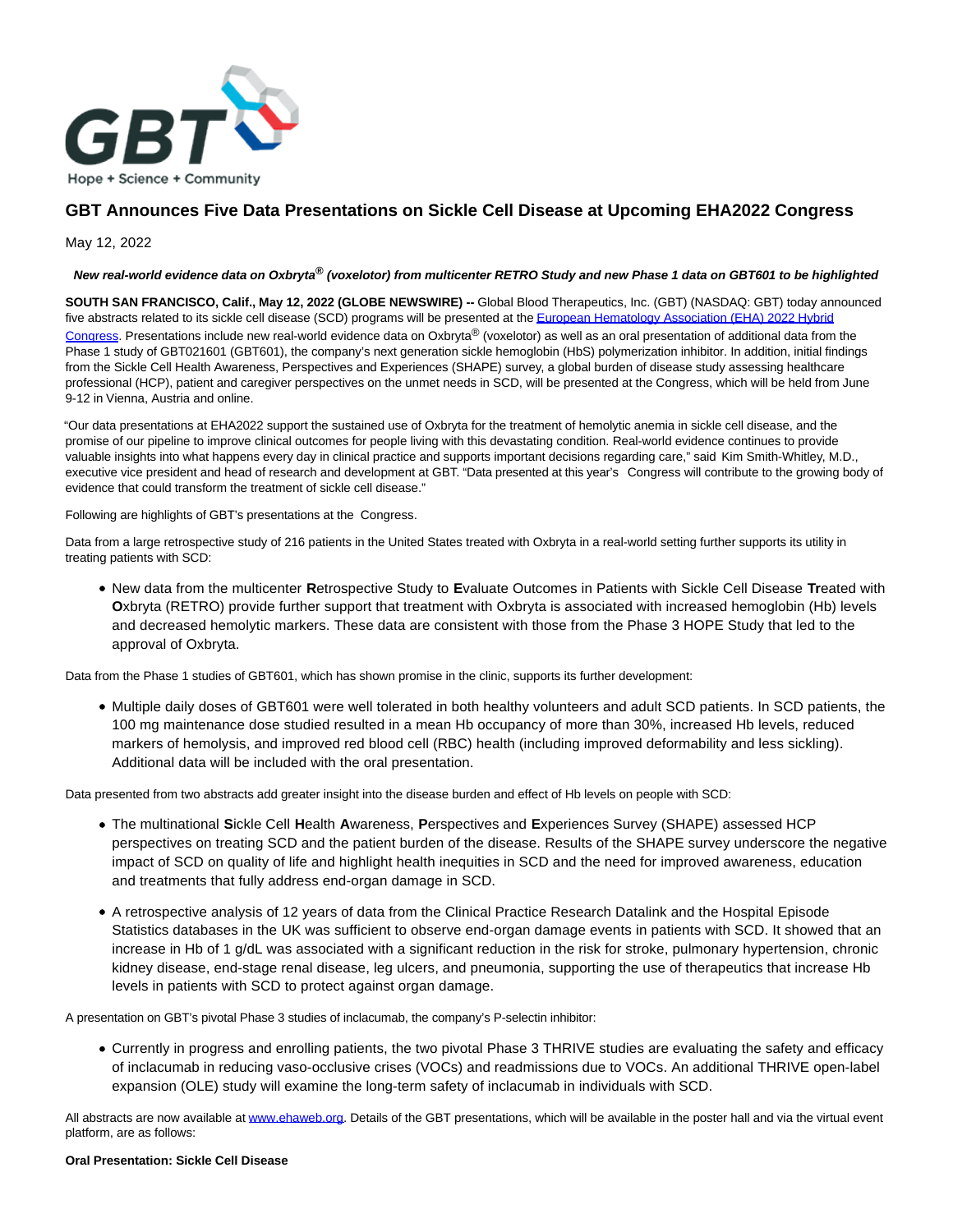Abstract # S268: Safety, Tolerability, and Pharmacokinetic/Pharmacodynamic Results from Phase 1 Studies of GBT021601, a Next-Generation HbS Polymerization Inhibitor for Treatment of Sickle Cell Disease Presenter: Clark Brown, M.D., Ph.D., Aflac Cancer and Blood Disorders Center of Children's Healthcare of Atlanta and Department of Pediatrics, Emory School of Medicine, Atlanta, GA, USA Sunday, June 12, 2022, 11:30 -12:45 CEST

## **Poster Session: Sickle Cell Disease**

Abstract # P1487: Sickle Cell Health Awareness, Perspectives and Experiences (SHAPE) Survey: Findings on the Burden of Sickle Cell Disease on Patients and Their Unmet Needs as Reported by Healthcare Professionals Presenter: Baba Inusa, M.D., Department of Paediatric Haematology, Guy's and St Thomas' Hospital, London, UK Friday, June 10, 2022, 16:30 - 17:45 CEST

Abstract # P1486: Trials in Progress - The THRIVE Studies Evaluating the Efficacy, Safety, and Long-Term Treatment with Inclacumab, a P-Selectin Inhibitor, in Patients with Sickle Cell Disease Presenter: Biree Andemariam, M.D., New England Sickle Cell Institute, University of Connecticut Health, Farmington, CT, USA Friday, June 10, 2022, 16:30 - 17:45 CEST

Abstract # P1485: A Multicenter, Retrospective Study on Real-World Experience of Patients with Sickle Cell Disease Treated with Voxelotor Presenter: Biree Andemariam, M.D., New England Sickle Cell Institute, University of Connecticut Health, Farmington, CT, USA Friday, June 10, 2022, 16:30 - 17:45 CEST

Abstract # P1488: Association Between Hemoglobin Levels and End-Organ Damage in Sickle Cell Disease: A Retrospective Linked Primary and Secondary Care Database Analysis in England Presenter: Paul Telfer, D.M., F.R.C.P., Queen Mary, University of London, UK Friday, June 10, 2022, 16:30 - 17:45 CEST

### **About Sickle Cell Disease**

Sickle cell disease (SCD) affects more than 100,000 people in the United States,<sup>1</sup> an estimated 52,000 people in Europe,<sup>2</sup> and millions of people throughout the world, particularly among those whose ancestors are from sub-Saharan Africa.<sup>3</sup> It also affects people of Hispanic, South Asian, Southern European and Middle Eastern ancestry.<sup>4</sup> SCD is a lifelong inherited rare blood disorder that impacts hemoglobin, a protein carried by red blood cells that delivers oxygen to tissues and organs throughout the body.<sup>4</sup> Due to a genetic mutation, individuals with SCD form abnormal hemoglobin known as sickle hemoglobin. Through a process called hemoglobin polymerization, red blood cells become sickled – deoxygenated, crescent-shaped and rigid.<sup>4,5,6</sup> The sickling process causes hemolytic anemia (low hemoglobin due to red blood cell destruction) and blockages in capillaries and small blood vessels, which impede the flow of blood and oxygen delivery throughout the body. The diminished oxygen delivery to tissues and organs can lead to life-threatening complications, including stroke and irreversible organ damage.<sup>5,6,7,8</sup> Complications of SCD begin in early childhood and can include neurocognitive impairment, acute chest syndrome, and silent and overt stroke, among other serious issues.<sup>9</sup>

## **About Oxbryta® (voxelotor)**

Oxbryta (voxelotor) is an oral, once-daily therapy for patients with sickle cell disease (SCD). Oxbryta works by increasing hemoglobin's affinity for oxygen. Since oxygenated sickle hemoglobin does not polymerize, Oxbryta inhibits sickle hemoglobin polymerization and the resultant sickling and destruction of red blood cells leading to hemolysis and hemolytic anemia, which are primary pathologies faced by every single person living with SCD. Through addressing hemolytic anemia and improving oxygen delivery throughout the body, GBT believes that Oxbryta has the potential to modify the course of SCD.

In November 2019, the U.S. Food and Drug Administration (FDA) granted accelerated approval for Oxbryta tablets for the treatment of SCD in adults and children 12 years of age and older, and in December 2021, the FDA expanded the approved use of Oxbryta for the treatment of SCD in patients 4 years of age and older in the United States.<sup>10</sup> As a condition of accelerated approval for patients ages 4 and older in the United States, GBT will continue to study Oxbryta in the HOPE-KIDS 2 Study, a post-approval confirmatory study using transcranial Doppler (TCD) flow velocity to assess the ability of the therapy to decrease stroke risk in children 2 to 14 years of age.

In recognition of the critical need for new SCD treatments, the FDA granted Oxbryta Breakthrough Therapy, Fast Track, Orphan Drug, and Rare Pediatric Disease designations for the treatment of patients with SCD. Additionally, Oxbryta received the prestigious 2021 Prix Galien USA award for "Best Biotechnology Product" from The Galien Foundation.

Oxbryta has been granted Priority Medicines (PRIME) designation from the European Medicines Agency (EMA), Oxbryta was designated by the European Commission (EC) as an orphan medicinal product for the treatment of patients with SCD, and Oxbryta was granted Promising Innovative Medicine (PIM) designation in the United Kingdom from the Medicines and Healthcare products Regulatory Agency (MHRA). In February 2022, the European Commission (EC) granted Marketing Authorization for Oxbryta for the treatment of hemolytic anemia due to SCD in adult and pediatric patients 12 years of age and older as monotherapy or in combination with hydroxycarbamide (hydroxyurea). In addition, the Ministry of Health and Prevention (MOHAP) in the United Arab Emirates (UAE) has granted marketing authorization for Oxbryta for the treatment of SCD in adults and children 12 years of age and older.

Please click here for *Important Safety Information* and full *Prescribing Information* including *Patient Information* for Oxbryta in the U.S.

#### **About Global Blood Therapeutics**

Global Blood Therapeutics (GBT) is a biopharmaceutical company dedicated to the discovery, development and delivery of life-changing treatments that provide hope to underserved patient communities, starting with sickle cell disease (SCD). Founded in 2011, GBT is delivering on its goal to transform the treatment and care of SCD, a lifelong, devastating inherited blood disorder. The company has introduced Oxbryta® (voxelotor), the first FDA-approved medicine that directly inhibits sickle hemoglobin (HbS) polymerization, the root cause of red blood cell sickling in SCD. GBT is also advancing its pipeline program in SCD with inclacumab, a P-selectin inhibitor in Phase 3 development to address pain crises associated with the disease, and GBT021601 (GBT601), the company's next generation HbS polymerization inhibitor. In addition, GBT's drug discovery teams are working on new targets to develop the next generation of treatments for SCD. To learn more, please visi[t www.gbt.com a](https://www.globenewswire.com/Tracker?data=elci_6aGPUc_pOGnFF8k2wl8k-I5PrxuD4kGScPYzZqubHHVgAdKssqnocWpaAga_fXqJiZEShrSaJOe6MiJhw==)nd follow the company on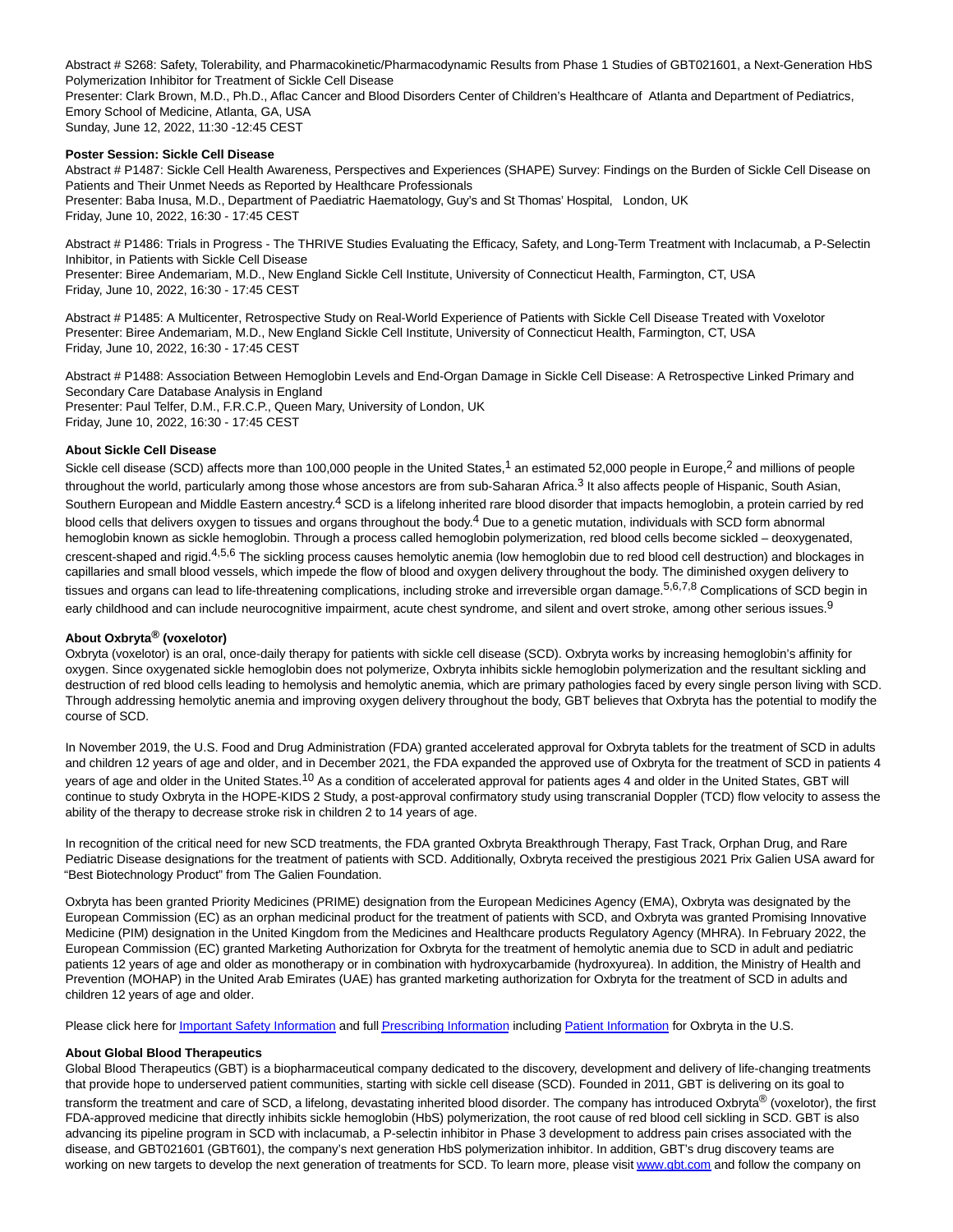### Twitter [@GBT\\_news.](https://www.globenewswire.com/Tracker?data=OHmQbfvv5bn5HG2jwmIfmHxflvHA2nCsNV2PxAigm20TtBqTbrsVLFwaFd58FF3rPd-10S7fW39wg5EgA6virgLyYRRjAYc1j2qVUFdg6fpexVudVqNoAqQb-nhj8viDOK_TXBIsTP9hHizxCugbDDj5mRdsMEmOkEb9sJOr_X4azy3zmPtd9j2pbA_pa7akOFACpwE7ZGAKqYlqArS4Jre9zYRczPT4rqP9AS_84sw=)

### **Forward-Looking Statements**

Certain statements in this press release are forward-looking within the meaning of the Private Securities Litigation Reform Act of 1995, including statements containing the words "will," "anticipates," "plans," "believes," "forecast," "estimates," "expects," and "intends," or similar expressions. These forward-looking statements are based on GBT's current expectations and actual results could differ materially. Statements in this press release may include statements that are not historical facts and are considered forward-looking within the meaning of Section 27A of the Securities Act of 1933, as amended, and Section 21E of the Securities Exchange Act of 1934, as amended. GBT intends these forward-looking statements, including statements regarding GBT's priorities, commitment, dedication, focus, goals, mission, vision, and positioning; the safety, efficacy, and mechanism of action of Oxbryta, and other product characteristics; the commercialization, awareness, delivery, availability, use, and commercial and medical potential of Oxbryta, including the use, significance and potential of related initiatives; presentation of data at EHA and their significance, including with respect to the use of Oxbryta, the potential of GBT's pipeline, the further development of GBT601, and the use of therapeutics that increase Hb levels; the significance and use of real-world evidence; the impact of this year's Congress, including in contributing to evidence to transform the treatment of SCD; ongoing and planned studies, clinical trials and registries, and related protocols, activities, timing, and other expectations; impacting the treatment, care, and course of SCD and mitigating related complications; safety, efficacy, mechanism of action, advancement and potential of GBT's drug candidates and pipeline; and working on new targets and discovering, developing, and delivering treatments, to be covered by the safe harbor provisions for forward-looking statements contained in Section 27A of the Securities Act and Section 21E of the Securities Exchange Act, and GBT makes this statement for purposes of complying with those safe harbor provisions. These forward-looking statements reflect GBT's current views about its plans, intentions, expectations, strategies, and prospects, which are based on the information currently available to the company and on assumptions the company has made. GBT can give no assurance that the plans, intentions, expectations, or strategies will be attained or achieved, and, furthermore, actual results may differ materially from those described in the forward-looking statements and will be affected by a variety of risks and factors that are beyond GBT's control, including, without limitation, risks and uncertainties relating to the COVID-19 pandemic, including the extent and duration of the impact on GBT's business, including commercialization activities, regulatory efforts, research and development, corporate development activities, and operating results, which will depend on future developments that are highly uncertain and cannot be accurately predicted, such as the ultimate duration of the pandemic, travel restrictions, quarantines, social distancing, and business closure requirements in the U.S. and in other countries, and the effectiveness of actions taken globally to contain and treat the disease; the risks that GBT is continuing to establish its commercialization capabilities and may not be able to successfully commercialize Oxbryta; risks associated with GBT's dependence on third parties for research, development, manufacture, distribution, and commercialization activities; government and third-party payer actions, including those relating to reimbursement and pricing; risks and uncertainties relating to competitive treatments and other changes that may limit demand for Oxbryta; the risks regulatory authorities may require additional studies or data to support continued commercialization of Oxbryta; the risks that drug-related adverse events may be observed during commercialization or clinical development; data and results may not meet regulatory requirements or otherwise be sufficient for further development, regulatory review, or approval; compliance with obligations under the Pharmakon loan; and the timing and progress of activities under GBT's collaboration, license and distribution agreements; along with those risks set forth in GBT's Annual Report on Form 10-K for the fiscal year ended December 31, 2021, and in GBT's most recent Quarterly Report on Form 10-Q filed with the U.S. Securities and Exchange Commission, as well as discussions of potential risks, uncertainties, and other important factors in GBT's subsequent filings with the U.S. Securities and Exchange Commission. Except as required by law, GBT assumes no obligation to update publicly any forward-looking statements, whether as a result of new information, future events, or otherwise.

## **References**

- 1. Centers for Disease Control and Prevention website. Sickle Cell Disease Research. [https://www.cdc.gov/ncbddd](https://www.cdc.gov/ncbddd/hemoglobinopathies/scdc-understanding-sickle-cell-disease.html) /hemoglobinopathies/scdc-understanding-sickle-cell-disease.html. Accessed February 23, 2022.
- European Medicines Agency. [https://www.ema.europa.eu/en/medicines/human/orphan-designations/eu3182125 A](https://www.ema.europa.eu/en/medicines/human/orphan-designations/eu3182125)ccessed 2. February 23, 2022.
- 3. Centers for Disease Control and Prevention website. Sickle Cell Disease (SCD). [https://www.cdc.gov/ncbddd/sicklecell](https://www.cdc.gov/ncbddd/sicklecell/data.html) /data.html. Accessed February 23, 2022.
- 4. National Heart, Lung, and Blood Institute website. Sickle Cell Disease. [https://www.nhlbi.nih.gov/health-topics/sickle](https://www.nhlbi.nih.gov/health-topics/sickle-cell-disease)cell-disease. Accessed February 23, 2022.
- 5. Kato GJ, et al. Nat Rev Dis Primers. 2018;4:18010.
- 6. Rees DC, et al. Lancet. 2010;376(9757):2018-2031.
- 7. Kato GJ, et al. J Clin Invest. 2017;127(3):750-760.
- 8. Caboot JB, et al. Paediatr Respir Rev. 2014;15(1):17-23.
- 9. Kanter J, et al. Blood Rev. 2013 Nov;27(6):279-87.
- 10. Oxbryta (voxelotor) tablets and tablets for oral suspension prescribing information. South San Francisco, Calif. Global Blood Therapeutics, Inc.; December 2021.
- 11. Ataga K. et al. N Engl J Med. 2017;376(5):429-439.

**Contact Information:**

Steven Immergut (media) +1 650-410-3258 [simmergut@gbt.com](https://www.globenewswire.com/Tracker?data=5lXofohXgOVqwvgTOSN8D7iNIRomjmrCBRZ7or5T70DBq85BFt16j-3m0FHEsbT3_CC3-XVizlSmAorNHd_okA==)

Courtney Roberts (investors) +1 650-351-7881 [croberts@gbt.com](https://www.globenewswire.com/Tracker?data=y-h2QDsmCgbm2DlvhmFtq17GGREYtg_npCwaZERUejJIN_rUOabqV7AcLHwyLGRHErS0vEV2Af0EXx4JWefXpA==)